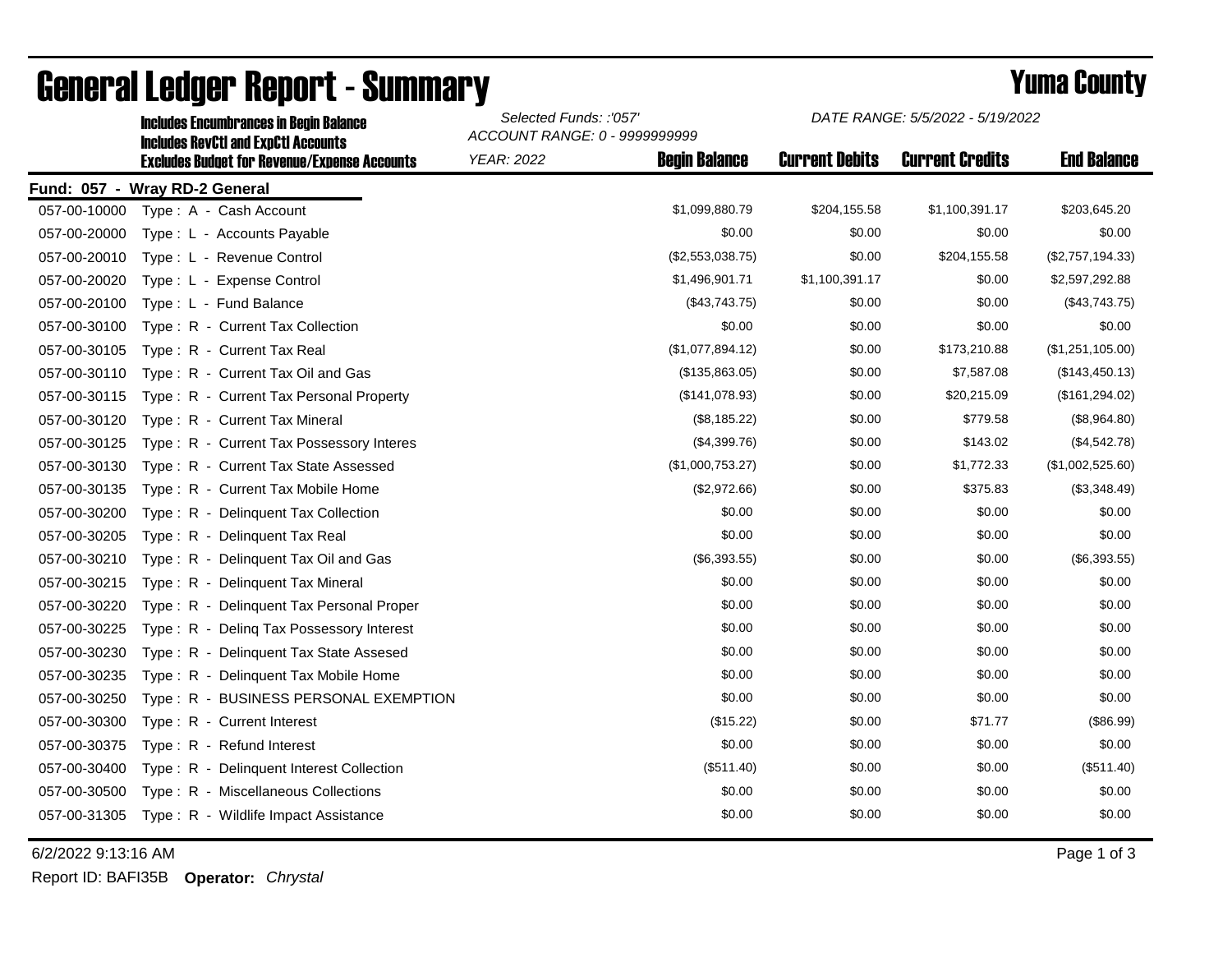|                               | <b>Includes Encumbrances in Begin Balance</b><br>Includes RevCtI and ExpCtI Accounts |                               | Selected Funds: :'057'<br>ACCOUNT RANGE: 0 - 9999999999 |                             | DATE RANGE: 5/5/2022 - 5/19/2022 |                       |                                  |                    |
|-------------------------------|--------------------------------------------------------------------------------------|-------------------------------|---------------------------------------------------------|-----------------------------|----------------------------------|-----------------------|----------------------------------|--------------------|
|                               | Excludes Budget for Revenue/Expense Accounts                                         |                               | <b>YEAR: 2022</b>                                       |                             | <b>Begin Balance</b>             | <b>Current Debits</b> | <b>Current Credits</b>           | <b>End Balance</b> |
| Fund: 057 - Wray RD-2 General |                                                                                      |                               |                                                         |                             |                                  |                       |                                  |                    |
| 057-00-31310                  | Type: R - DOI-PILT PAYMENT                                                           |                               |                                                         |                             | \$0.00                           | \$0.00                | \$0.00                           | \$0.00             |
| 057-00-32100                  | Type: R - Transfers In                                                               |                               |                                                         |                             | \$0.00                           | \$0.00                | \$0.00                           | \$0.00             |
| 057-00-33000                  | Type: R - Auto Tax B Collection                                                      |                               |                                                         |                             | (\$131,704.11)                   | \$0.00                | \$0.00                           | (\$131,704.11)     |
| 057-00-33100                  | Type: $R -$ Auto Tax A & F Collection                                                |                               |                                                         |                             | (\$43,267.46)                    | \$0.00                | \$0.00                           | (\$43,267.46)      |
| 057-00-49100                  | Type: X - Treasurer Fees                                                             |                               |                                                         |                             | \$5,922.20                       | \$510.38              | \$0.00                           | \$6,432.58         |
| 057-00-49401                  | Type: X - Transfer Out                                                               |                               |                                                         |                             | \$0.00                           | \$0.00                | \$0.00                           | \$0.00             |
| 057-00-49500                  | Type: X - Checks Written / ACH Transfer                                              |                               |                                                         |                             | \$1,490,979.51                   | \$1,099,880.79        | \$0.00                           | \$2,590,860.30     |
|                               |                                                                                      | Fund: 057 - Wray RD-2 General |                                                         | Totals :                    | (\$1,056,137.04)                 | \$2,404,937.92        | \$1,508,702.33                   | (\$159,901.45)     |
|                               |                                                                                      | <b>Total Fund Revenues:</b>   | \$204,155.58                                            | <b>Total Fund Expenses:</b> |                                  | \$1,100,391.17        | <b>Net Revenue Over Expense:</b> | (\$896, 235.59)    |

## General Ledger Report - Summary **Secret Express 2008 Secret Proport** - Summary